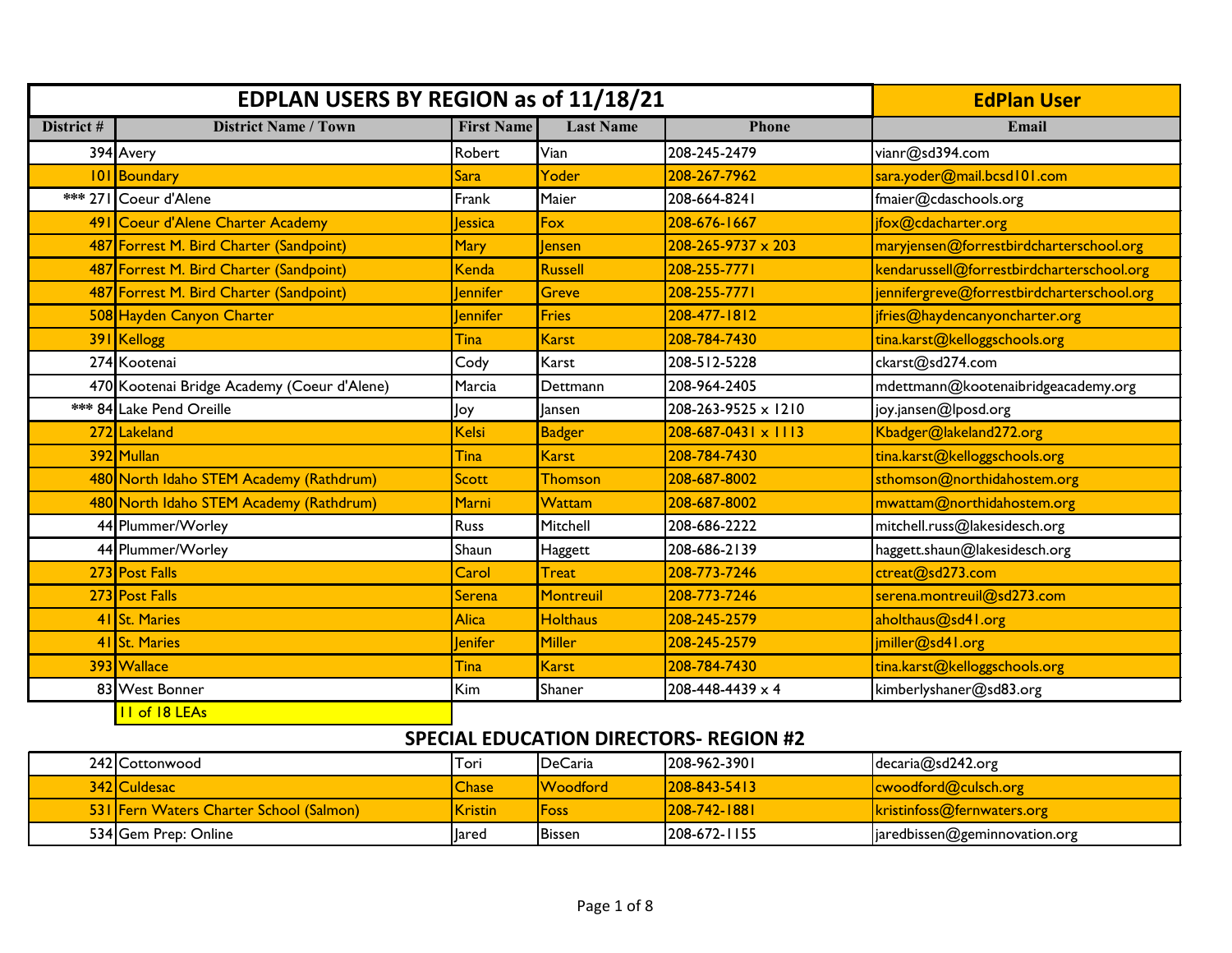| District # | <b>District Name / Town</b>                 | <b>First Name</b> | <b>Last Name</b> | Phone                          | Email                            |
|------------|---------------------------------------------|-------------------|------------------|--------------------------------|----------------------------------|
|            | 282 Genesee                                 | Wendy             | Moore            | 208-285-1161 x201              | wmoore@sd282.org                 |
|            | 282 Genesee                                 | loe               | <b>Bartosz</b>   | $208 - 285 - 116$ $\times 227$ | jbartosz@sd282.org               |
|            | 305 Highland                                | <b>lake</b>       | <b>Gion</b>      | 208-924-5211                   | jgion@sd305.org                  |
|            | 305 Highland                                | <b>Jamy</b>       | <b>Henderson</b> | $208 - 924 - 5211 \times 2303$ | jhenderson@sd305.org             |
|            | 304 Kamiah                                  | Christine         | Cearley          | 208-935-4040                   | ccearley@kamiah.org              |
|            | 283 Kendrick                                | Heather           | Anderson         | 208-276-3422                   | heather.anderson@sd283.org       |
|            | 283 Kendrick                                | Rhonda            | <b>Blair</b>     | 208-289-4202                   | rhonda.blair@sd283.org           |
|            | 341 Lapwai                                  | Lori              | Ravet            | $208 - 843 - 2960 \times 3777$ | Iravet@lapwai.org                |
|            | 340 Lewiston                                | Peggy             | Flerchinger      | 208-748-3048                   | pflerchinger@lewistonschools.net |
|            | 281 Moscow                                  | <b>Shannon</b>    | <b>Richards</b>  | 208-892-1125                   | srichards@msd281.org             |
|            | 281 C - 813 Moscow Charter School           | Christina         | <b>Ball</b>      | $208 - 883 - 3195 \times 116$  | cball@moscowcharterschool.org    |
|            | 281 C - 813 Moscow Charter School           | Tony              | Bonuccelli       | 208-883-3195 ext 101           | tonyb@moscowcharterschool.org    |
|            | 244 Mountain View                           | Cody              | Weddle           | 208-983-0990                   | weddlec@sd244.org                |
|            | 302 Nez Perce                               | Emily             | Benzing          | 208-937-2551 x 205             | ebenzing@nezpercesd.us           |
|            | 171 Orofino                                 | Michael           | Garrett          | 208-476-5593                   | garrettm@jsd171.org              |
|            | 171 Orofino                                 | Mindy             | Pollock          | 208-476-0412                   | pollocm@jsd171.org               |
|            | 472 Palouse Prairie Charter School (Moscow) | <b>Ingrid</b>     | French           | 208-882-3684                   | ifrench@palouseprairieschool.org |
|            | 472 Palouse Prairie Charter School (Moscow) | Jeneille          | <b>Branen</b>    | 208-882-3684                   | jbranen@palouseprairieschool.org |
|            | 285 Potlatch                                | <b>Nikki</b>      | Goucher          | 208-875-1231 x 2222            | nikki.goucher@psd285.org         |
|            | 243 Salmon River                            | <b>Margaret</b>   | Munson           | 208-630-6025                   | munsonm@jsd243.org               |
|            | 287 Troy                                    | Klaire            | Vogt             | 208-835-4261                   | kvogt@troysd287.org              |
|            | 288 Whitepine                               | Julia             | Proctor          | 208-877-1151                   | jproctor@sd288.kl2.id.us         |
|            | 10 of 20 LEAs                               |                   |                  |                                |                                  |

| 476 Another Choice Virtual Charter (Nampa) | <b>ILaura</b>   | Sandidge       | 208-475-4255                   | Isandidge@anotherchoicecharter.org |
|--------------------------------------------|-----------------|----------------|--------------------------------|------------------------------------|
| 492 ANSER Charter (Boise)                  | <b>Michelle</b> | <b>Dunstan</b> | $208 - 426 - 9840 \times 205$  | mdunstan@ansercharterschool.org    |
| 492 ANSER Charter (Boise)                  | Nicole          | Geile          | 208-426-9840                   | ngeile@ansercharterschool.org      |
| *** 72 Basin                               | Doug            | Sato           | $208-392-4183 \times 1256$     | dsato@basinschools.net             |
| I Boise                                    | Cherise         | Longoria       | 208-854-4132                   | cherise.longoria@boiseschools.org  |
| I Boise                                    | Marnie          | Schell         | 208-854-4147                   | marnie.schell@boiseschools.org     |
| 365 Bruneau - Grand View                   | Kailee          | McClure        | $208 - 834 - 2260 \times 3203$ | Kmcclure@sd365.us                  |
| 365 Bruneau - Grand View                   | <b>Todd</b>     | Shumway        | 208-834-2260                   | $\tt tshumway@sd365.us$            |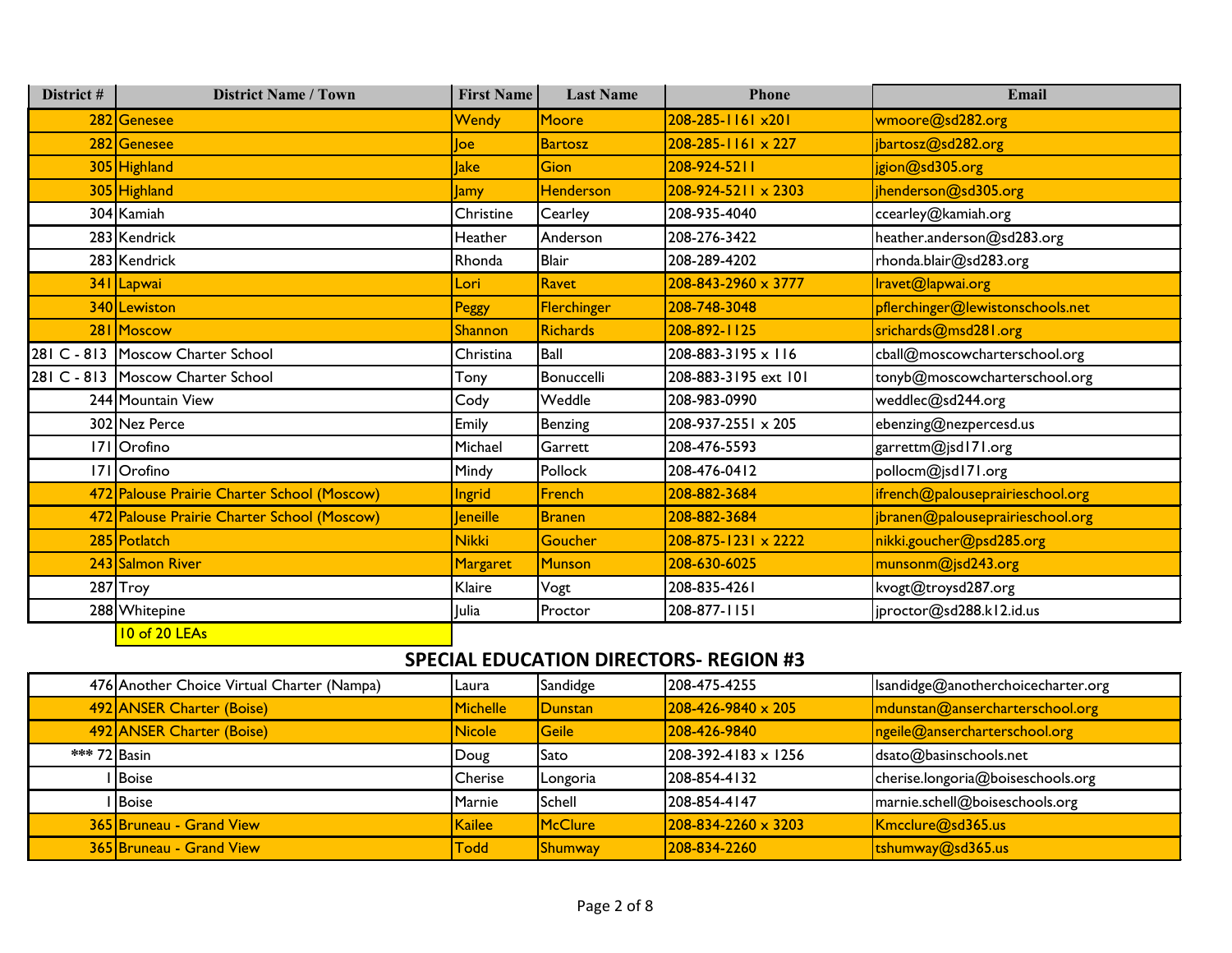| District # | <b>District Name / Town</b>                     | <b>First Name</b> | <b>Last Name</b> | Phone                          | Email                                 |
|------------|-------------------------------------------------|-------------------|------------------|--------------------------------|---------------------------------------|
|            | 132 Caldwell                                    | Chynna            | Hirasaki         | 208-455-3300 × 2256            | chirasaki@caldwellschools.org         |
|            | 432 Cambridge                                   | <b>Anne</b>       | <b>Dunn</b>      | 208-257-3312                   | adunn@cambridge432.org                |
|            | 566 Cardinal Academy                            | <b>Emily</b>      | <b>Bergstrom</b> | 208-918-1693                   | ebergstrom@cardinalacademycharter.org |
|            | 422 Cascade                                     | Kevin             | St. John         | 208-630-6057 x 2202            | kevin@cascadeschools.org              |
|            | 422 Cascade                                     | Kelsey            | Williams         | 208-630-6057                   | kelsey@cascadeschools.org             |
|            | 455 Compass Public Charter (Meridian)           | Alyssa            | <b>Higgins</b>   | 208-888-5847                   | ahiggins@compasscharter.org           |
|            | 13 Council                                      | Jenny             | Grooms           | 208-253-4223                   | jgrooms@csd13.org                     |
|            | 550 Doral Academy of Idaho, Inc. (Meridian)     | Julianna          | <b>Turley</b>    | 702-300-4085                   | julianna.turley@doralidaho.org        |
|            | 550 Doral Academy of Idaho, Inc. (Meridian)     | <b>Nancy</b>      | Fitzgerald       | 702-376-9749                   | Nancy.Fitzgerald@sessnv.com           |
|            | 550 Doral Academy of Idaho, Inc. (Meridian)     | <b>Danielle</b>   | Ferreira         | 702-301-5940                   | Danielle.Ferreira@sessnv.com          |
|            | 550 Doral Academy of Idaho, Inc. (Meridian)     | <b>Christine</b>  | <b>Baxter</b>    | 702-622-9677                   | christine.baxter@sessnv.com           |
|            | 550 Doral Academy of Idaho, Inc. (Meridian)     | <b>DeAnn</b>      | Stout            | 702-371-0422                   | deann.stout@sessnv.com                |
|            | 523 Elevate Academy Charter (Caldwell)          | <b>Desiree</b>    | Rivera           | 208-779-4086 x 130             | drivera@elevate2c.org                 |
|            | 221 Emmett                                      | <b>Nicole</b>     | Thomas           | $208 - 365 - 5971 \times 2013$ | nthomas@isd221.net                    |
|            | *** 456 Falcon Ridge Public Charter             | Christie          | Jorgensen        | 208-697-7097                   | cjorgensen@falconridgecharter.org     |
|            | 528 Forge International (Middleton)             | <b>Emily</b>      | <b>Boles</b>     | $208 - 343 - 7243 \times 281$  | emily.boles@sageintl.org              |
|            | 373 Fruitland                                   | Sandra            | Valadez          | 208-452-3595                   | svaladez@fruitlandschools.org         |
|            | 499 Future Public School, Inc. (Garden City)    | Amanda            | Cox              | 208-854-3923                   | amanda@futurepublicschool.org         |
|            | 499 Future Public School, Inc. (Garden City)    | <b>Hunter</b>     | <b>Filer</b>     | 208-854-3923                   | hunter@futurepublicschool.org         |
|            | 71 Garden Valley                                | Kelsey            | Williams         | 208-462-3756                   | kwilliams@gvsd.net                    |
|            | 498 Gem Prep; Meridian                          | lared             | <b>Bissen</b>    | 208-672-1155                   | jaredbissen@geminnovation.org         |
|            | 549 Gem Prep: Meridian North                    | Jared             | <b>Bissen</b>    | 208-672-1155                   | jaredbissen@geminnovation.org         |
|            | 131 C - 796 Gem Prep; Nampa                     | lared             | <b>Bissen</b>    | 208-672-1155                   | jaredbissen@geminnovation.org         |
|            | 481 Heritage Community Charter (Caldwell)       | Doreen            | Haskett          | 208-453-8070                   | dhaskett@hccs481.org                  |
|            | *** 370 Homedale / COSSA                        | Micah             | Doramus          | 208-482-6074 x 244             | doramusm@cossaschools.org             |
|            | 73 Horseshoe Bend                               | Jason             | Hennig           | 208-793-2225                   | hennigj@hsbschools.org                |
|            | 73 Horseshoe Bend                               | Kelsey            | Williams         | 208-793-2225                   | williamsk@hsbschools.org              |
|            | 131 C - 795 Idaho Arts Charter School (Nampa)   | Marie             | McGrath          | 208-463-4324 x 448             | marie.mcgrath@idahoartscharter.org    |
|            | 131 C - 795 Idaho Arts Charter School (Nampa)   | Dale              | <b>Burk</b>      | 208-463-4324                   | dale.burk@idahoartscharter.org        |
|            | 489 Idaho College & Career Readiness (Meridian) | Amanda            | Judd             | 208-995-4904                   | ajudd@k12.com                         |
|            | 469 Idaho Connects Online School (ICON) (Nampa) | <b>Natalie</b>    | Tau              | 208-371-4700                   | natalie.tau@iconschool.org            |
|            | 452 Idaho Virtual Academy (Meridian)            | Amanda            | <b>Judd</b>      | 208-995-4904                   | ajudd@k12.com                         |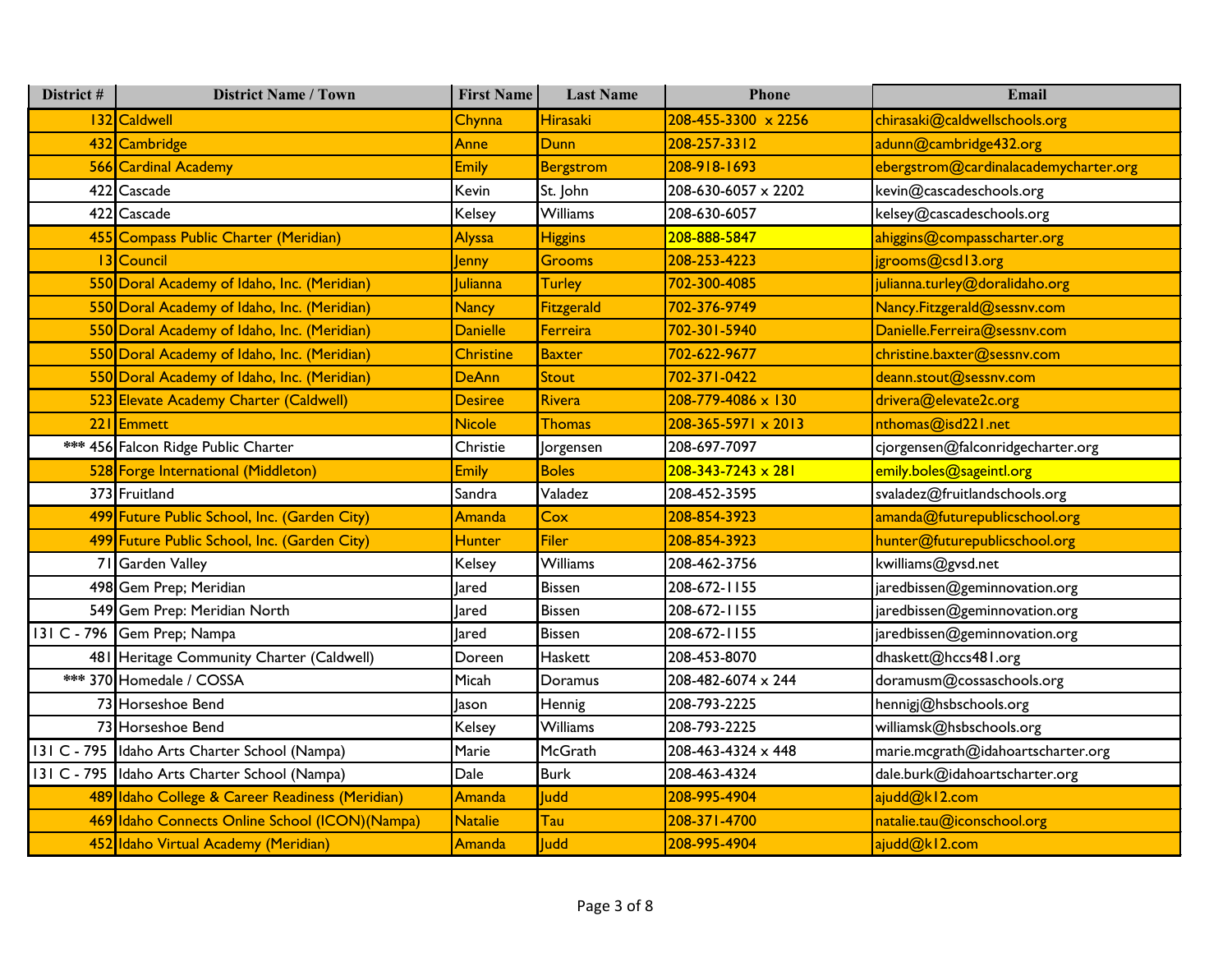| District # | <b>District Name / Town</b>                          | <b>First Name</b> | <b>Last Name</b> | Phone               | Email                                  |
|------------|------------------------------------------------------|-------------------|------------------|---------------------|----------------------------------------|
|            | 457 Inspire Connections Academy                      | Eric              | Lichte           | 208-576-4450        | elichte@inspire.connectionsacademy.org |
|            | 466   iSucceed Virtual High School (Boise)           | <b>Tammy</b>      | Peoples          | 208-375-3116        | tpeoples@isucceedvhs.net               |
|            | 3 I Kuna                                             | Kelly             | Schamber         | 208-922-1000        | kschamber@kunaschools.org              |
|            | 478 Legacy Charter School (Nampa)                    | Kyla              | Danziger         | 208-467-0947        | kdanziger@legacycharterschool.net      |
|            | *** 458 Liberty Charter (Nampa)                      | Alivia            | Wachsmuth        | 208-466-7952        | awachsmuth@libertycharterschool.com    |
|            | *** 363 Marsing / COSSA                              | Micah             | Doramus          | 208-482-6074 x 244  | doramusm@cossaschools.org              |
|            | 421 McCall / Donnelly                                | Phil              | Schoensee        | 208-634-3686        | pschoensee@mdsd.org                    |
|            | <b>11 Meadows Valley</b>                             | <b>Dee</b>        | Fredrickson      | 208-347-2411        | dfredrickson@mvsd11.org                |
|            | 136 Melba                                            | <b>Janell</b>     | Lester           | 208-495-2508 x 1053 | jlester@melbaschools.org               |
|            | 002 C - 785   Meridian Medical Arts Charter          | Ramona            | Lee              | 208-350-5034        | lee.ramona@westada.org                 |
|            | 002 C - 768   Meridian Technical Charter High        | Elaine            | Shannon          | 208-288-2928 x 114  | elaine.shannon@mtchs.org               |
|            | 134 Middleton                                        | <b>Sharlea</b>    | <b>Watkins</b>   | 208-585-3027 x 1054 | swatkins@msd134.org                    |
|            | 433 Midvale                                          | <b>lennifer</b>   | <b>Besel</b>     | 208-355-2234        | beselj@msd433.org                      |
|            | 544 Mosaics Public School (Caldwell)                 | <b>Kristi</b>     | Young            | 208-402-8899        | kyoung@mosaicsps.org                   |
|            | 193 Mountain Home                                    | Albert            | Longhurst        | 208-587-2580        | longhurst_aj@mtnhomesd.org             |
|            | 131 Nampa                                            | Cyndi             | Cook             | 208-468-4600        | ccook@nsd131.org                       |
|            | 372 New Plymouth                                     | David             | Sotutu           | 208-278-5740        | sotutud@npschools.us                   |
|            | 372 New Plymouth                                     | <b>Janessa</b>    | Thomas           | 208-278-5311        | thomasj@npschools.us                   |
|            | 493 North Star Charter (Eagle)                       | Catherine         | Griffin          | 208-939-9600 x 324  | cgriffin@northstarcharter.org          |
|            | 135 Notus / COSSA                                    | Micah             | Doramus          | 208-482-6074 x 244  | doramusm@cossaschools.org              |
|            | *** 271 Parma / COSSA                                | Micah             | Doramus          | 208-482-6074 x 244  | doramusm@cossaschools.org              |
|            | 497 Pathways in Education Charter (Nampa)            | <b>Allison</b>    | <b>Barber</b>    | 208-505-4800        | allisonbarber@pathwaysedu.org          |
|            | 497 Pathways in Education Charter (Nampa)            | Leslie            | Lehnertz         | 208-505-4800        | leslielehnertz@pathwaysedu.org         |
|            | 371 Payette                                          | <b>Tammie</b>     | Anderson         | 208-642-4138        | taanderson@payetteschools.org          |
|            | 221 C - 794 Payette River Technical Academy (Emmett) | Nicole            | Thomas           | 208-365-5971        | nthomas@isd221.net                     |
|            | 511 Peace Valley Charter, Inc. (Boise)               | <b>Andrew</b>     | Ross             | 208-205-8818        | a.ross@boisewaldorf.org                |
|            | 364 Pleasant Valley                                  | Heather           | <b>Williams</b>  | 208-316-6205        | hwilliams@pleasantvalleyschools.org    |
|            | 364 Pleasant Valley                                  | Alicia            | <b>Bruce</b>     | 208-583-2420        | abruce@pleasantvalleyschools.org       |
|            | 191 Prairie                                          | Stephanie         | Lewis            | 208-868-3229        | prairiesd191@gmail.com                 |
|            | 513 Project Impact STEM (Kuna)                       | Cathy             | <b>KeeSee</b>    | 208-576-4811        | ckeesee@pistem.org                     |
|            | 453 Richard McKenna Charter (Mountain Home)          | <b>Kim</b>        | <b>Flick</b>     | 208-724-1100        | kflick@rmckenna.org                    |
|            | 671 Robert Janss School                              |                   |                  |                     |                                        |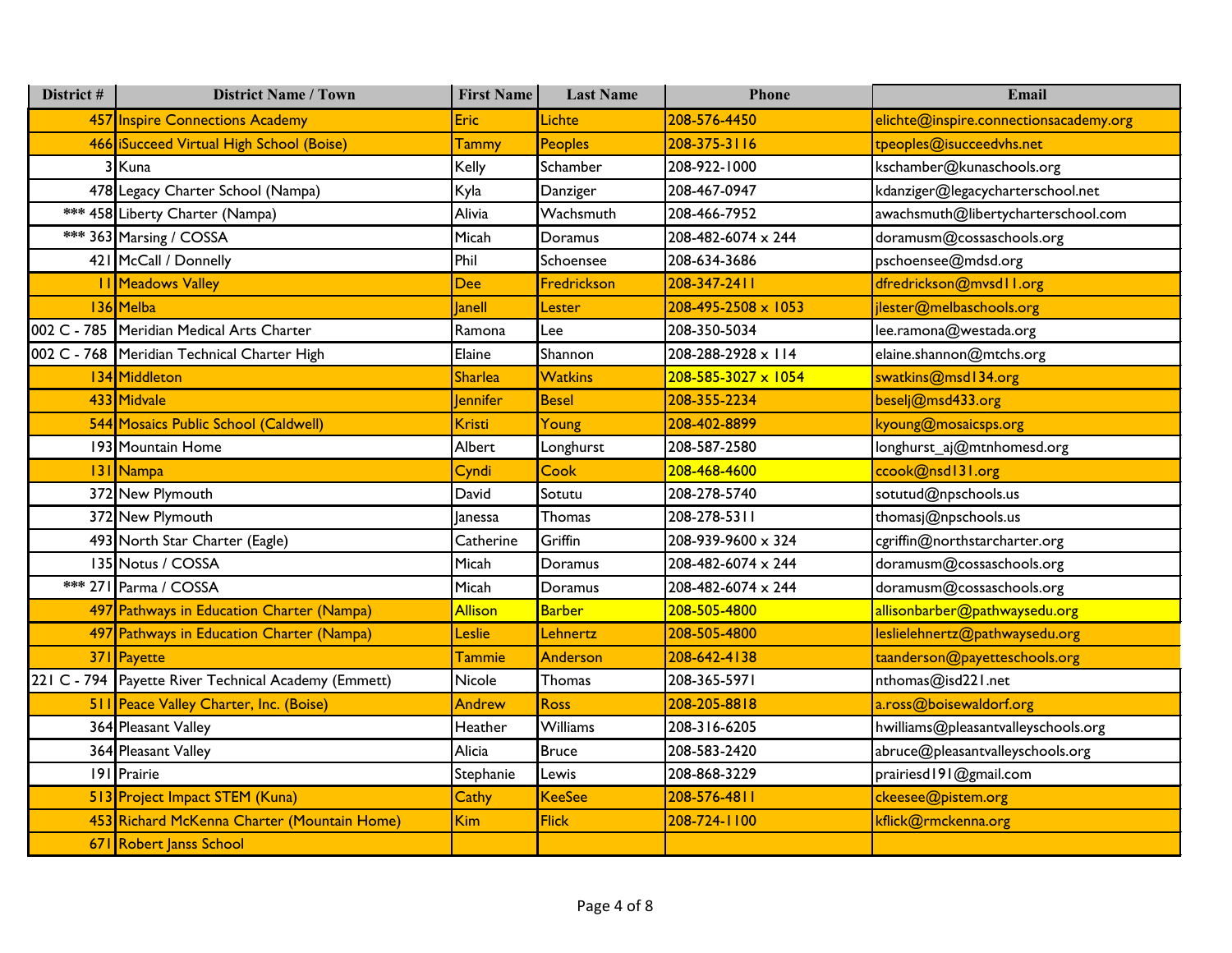| District # | <b>District Name / Town</b>                       | <b>First Name</b> | <b>Last Name</b> | <b>Phone</b>                  | Email                                    |
|------------|---------------------------------------------------|-------------------|------------------|-------------------------------|------------------------------------------|
|            | 454 Rolling Hills Public Charter (Boise)          | <b>Shane</b>      | Pratt            | 208-939-5400                  | spratt@rhpcs.org                         |
|            | 454 Rolling Hills Public Charter (Boise)          | Tara              | <b>Handy</b>     | 208-939-5400                  | thandy@rhpcs.org                         |
|            | 475 Sage International School of Boise            | <b>Emily</b>      | <b>Boles</b>     | $208 - 343 - 7243 \times 281$ | emily.boles@sageintl.org                 |
|            | 473 The Village Charter (Boise)                   | <b>losh</b>       | Noteboom         | 208-336-2000                  | joshnoteboom@thevillagecharterschool.org |
|            | 559 Thomas Jefferson Charter (Caldwell)           | <b>lodi</b>       | <b>Endicott</b>  | 208-455-8772                  | jodi.endicott@tjcharterschool.org        |
|            | 532 Treasure Valley Classical Academy (Fruitland) | Danielle          | Frederick        | 208-779-4088                  | dfrederick@tvcacademy.org                |
|            | 139 Vallivue                                      | Letha             | <b>Blick</b>     | 208-454-0445                  | letha.blick@vallivue.org                 |
|            | *** 451 Victory Charter School (Nampa)            | Marianne          | Saunders         | 208-442-9400                  | msaunders@victorycharterschool.net       |
|            | *** 451 Victory Charter School (Nampa)            | Tayler            | <b>Hilton</b>    | 208-442-9400                  | thilton@victorycharterschool.net         |
|            | 463 Vision Charter (Caldwell)                     | Heather           | Burton           | $208 - 455 - 9220 \times 311$ | heatherburton@visioncsd.org              |
|            | 431 Weiser                                        | Angelea           | <b>Halvorson</b> | 208-414-1494 x 910            | halvorsona@weiserschools.org             |
|            | 2 West Ada                                        | Ramona            | Lee              | 208-350-5034                  | lee.ramona@westada.org                   |
|            | 133 Wilder / COSSA                                | Micah             | Doramus          | 208-482-6074 x 244            | doramusm@cossaschools.org                |
|            | 36 of 69 LEAs                                     |                   |                  |                               |                                          |

| 331 C - 790 ARTEC Charter School (Minidoka) | Andy            | Wiseman        | 208-308-6512                   | awiseman@minidokaschools.org    |
|---------------------------------------------|-----------------|----------------|--------------------------------|---------------------------------|
| 518 ARTEC- Industrial (Twin Falls)          | Andy            | Wiseman        | 208-308-6512                   | awiseman@minidokaschools.org    |
| 61 Blaine                                   | Aaron           | <b>Bronson</b> | 208-578-5006                   | abronson@blaineschools.org      |
| 61 Blaine                                   | <b>Eric</b>     | Anderson       | 208-578-5440                   | EAnderson@blaineschools.org     |
| 234 Bliss                                   | Tina            | Roseborough    | 208-352-4445                   | tina.roseborough@bliss234.org   |
| $412$ Buhl                                  | Sandra          | Lobo           | 208-543-9208                   | sandra.lobo@buhlschools.org     |
| 121 Camas                                   | <b>Leslie</b>   | <b>Stevens</b> | $208 - 764 - 2472 \times 1013$ | Istevens@camascountyschools.org |
| 151 Cassia                                  | Ludean          | Henderson      | 208-878-6600                   | henludea@cassiaschools.org      |
| 417 Castleford                              | Dena            | Allred         | 208-537-6511                   | dallred@castlefordschools.org   |
| 417 Castleford                              | Tim             | Rohr           | 208-537-6511                   | trohr@castlefordschools.org     |
| 314 Dietrich                                | <b>Stefanie</b> | <b>Shaw</b>    | 208-544-2158                   | stefanies@dietrichschools.org   |
| 314 Dietrich                                | <b>Glenna</b>   | Wendt          | $208 - 544 - 2158 \times 121$  | glennaw@dietrichschools.org     |
| 413 Filer                                   | <b>Wendy</b>    | French         | 208-326-4342                   | wendy.french@filer.kl2.id.us    |
| 192 Glenns Ferry                            | Lorena          | Ryan           | $208 - 366 - 7435 \times 110$  | Iryan@glennsferryschools.org    |
| 231 Gooding                                 | Laura           | <b>Braun</b>   | $208 - 934 - 4321 \times 2253$ | laura.braun@goodingschools.org  |
| 233 Hagerman                                | Lynn            | Arriaga        | 208-358-1796                   | lynn.arriaga@hjsd.org           |
| 415 Hansen                                  | Daneille        | Heuvel         | 208-423-5593                   | dheuvel@hansenschools.org       |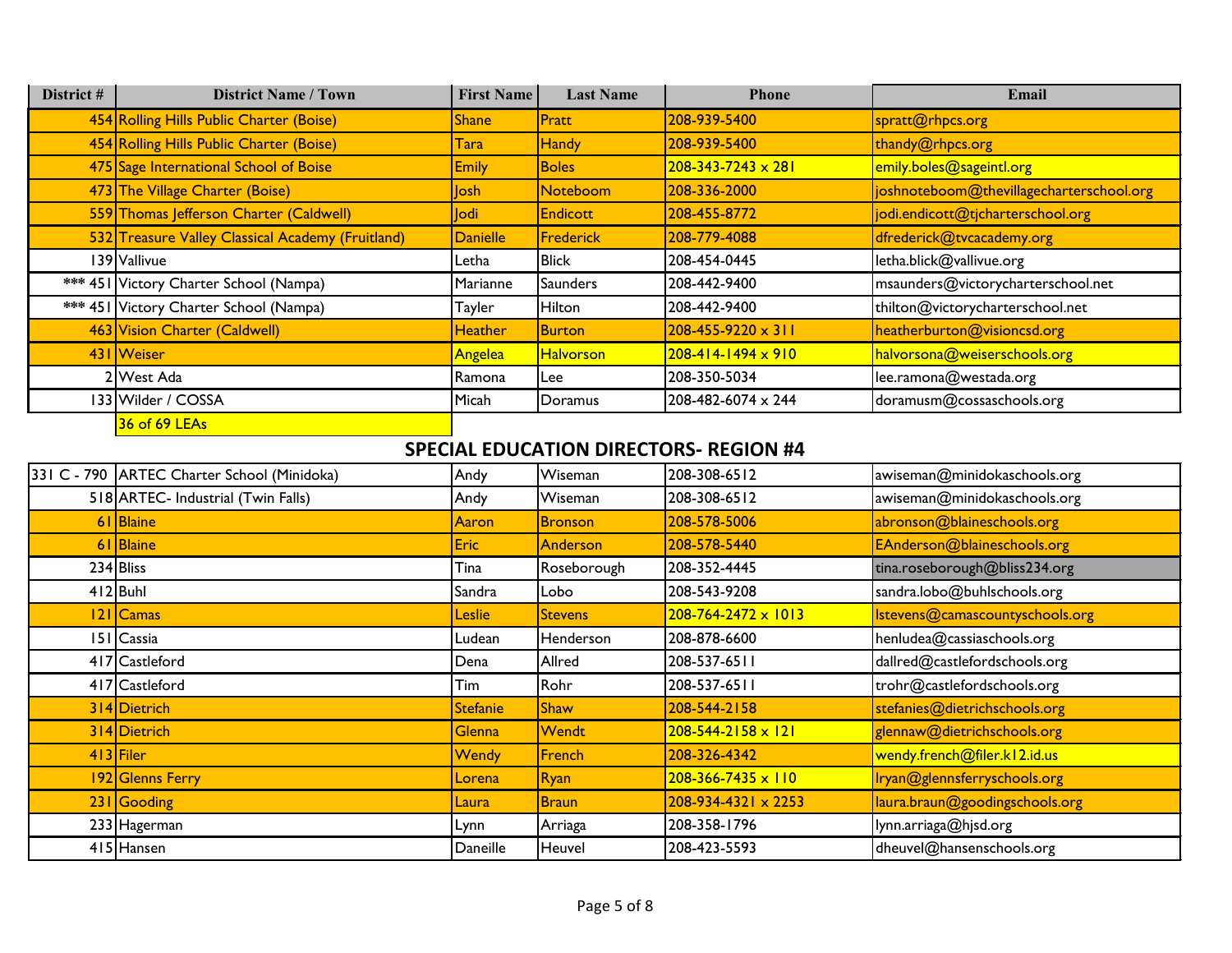| District # | <b>District Name / Town</b>                         | <b>First Name</b> | <b>Last Name</b> | Phone                          | Email                                  |
|------------|-----------------------------------------------------|-------------------|------------------|--------------------------------|----------------------------------------|
|            | 479 Heritage Academy Public Charter (Jerome)        | <b>Nancy</b>      | Lucio            | 208-595-1617                   | nlucio@heritageacademyid.org           |
|            | 596 IESDB (Gooding)                                 | lanna             | Hasko            | 208-934-8746                   | janna.hasko@iesdb.org                  |
|            | 261 Jerome                                          | Toni              | Harbaugh         | 208-324-3361                   | toni.harbaugh@jeromeschools.org        |
|            | 414 Kimberly                                        | Marygrace         | Ahern            | $208 - 423 - 4170 \times 3309$ | mahern@kimberly.edu                    |
|            | 331 Minidoka                                        | Sherry            | Bingham          | 208-430-0803                   | sbingham@minidokaschools.org           |
|            | 418 Murtaugh                                        | Tracy             | Thornton         | 208-432-5451                   | tracy.thornton@murtaugh.kl2.id.us      |
|            | 418 Murtaugh                                        | Debbie            | Cutler           | 208-432-5451                   | debbie.cutler@murtaugh.kl2.id.us       |
|            | 465 North Valley Academy (Gooding)                  | leff              | Klamm            | 208-934-4567                   | klammj@nvapatriots.us                  |
|            | 553 Pinecrest Academy of Idaho Charter (Twin Falls) | <b>Nancy</b>      | Fitzgerald       | 702-376-9749                   | nancy.fitzgerald@sessnv.com            |
|            | 553 Pinecrest Academy of Idaho Charter (Twin Falls) | <b>Danielle</b>   | Ferreira         | 702-301-5940                   | Danielle.Ferreira@sessnv.com           |
|            | 553 Pinecrest Academy of Idaho Charter (Twin Falls) | <b>Christine</b>  | <b>Baxter</b>    | 702-622-9677                   | christine.baxter@sessnv.com            |
|            | 553 Pinecrest Academy of Idaho Charter (Twin Falls) | <b>DeAnn</b>      | <b>Stout</b>     | 702-371-0422                   | deann.stout@sessnv.com                 |
|            | 316 Richfield                                       | Catherine         | Martinez         | 208-487-2790                   | cathmart@richfieldsd.org               |
|            | 414C - 562 RISE Charter School, Inc.                | Marygrace         | Ahern            | $208 - 423 - 4170 \times 3309$ | mahern@kimberly.edu                    |
|            | 312 Shoshone                                        | <b>Michael</b>    | Perry            | $208 - 886 - 2381 \times 282$  | michael.perry@shoshonesd.org           |
|            | 488 Syringa Mountain Charter (Hailey)               | <b>Nigel</b>      | Whittington      | 208-806-2880                   | nwhittington@syringamountainschool.org |
|            | 488 Syringa Mountain Charter (Hailey)               | Angie             | <b>Grant</b>     | 208-806-2880                   | agrant@syringamountainschool.org       |
|            | 488 Syringa Mountain Charter (Hailey)               | <b>Kristin</b>    | <b>Funk</b>      | 208-806-2880                   | kfunk@syringamountainschool.org        |
|            | 416 Three Creek                                     | Shannon           | Ault             | 208-857-2281                   | admin@threecreekschool.org             |
|            | 411 Twin Falls                                      | Kindel            | Mason            | 208-733-8456                   | masonki@tfsd.org                       |
|            | 262 Valley                                          | <b>lennifer</b>   | <b>Hardy</b>     | 208-829-5961                   | hardyj@valley262.org                   |
|            | 232 Wendell                                         | Rebecca           | <b>Wills</b>     | 208-536-0946                   | rwills@wendellschools.org              |
|            | *** 462 Xavier Charter (Twin Falls)                 | Gary              | Moon             | 208-734-3947                   | gmoon@xaviercharter.org                |
|            | *** 462 Xavier Charter (Twin Falls)                 | Pamela            | Houston-Powell   | 208-308-2410                   | phoustonpowell@xaviercharter.org       |
|            | 13 of 31 LEAs                                       |                   |                  |                                |                                        |

| 58 Aberdeen                                     | <b>IDavid</b> | <b>Vaughn</b>   | $ 208-397-4115 $    | $\sqrt{\mathsf{v} \cdot \mathsf{u} \cdot \mathsf{g}}$ vaughnd@aberdeen58.org |
|-------------------------------------------------|---------------|-----------------|---------------------|------------------------------------------------------------------------------|
| 381 American Falls                              | Mathew        | <b>ILuras</b>   | 208-226-5173        | $\text{matchewl}$ @sd381.k12.id.us                                           |
| 383 Arbon                                       | Melanie       | <b>Williams</b> | 208-335-2197        | melanie.williams@arbonvalley.com                                             |
| 33 Bear Lake                                    | <b>Holly</b>  | <b>Tanner</b>   | $ 208 - 945 - 289 $ | htanner@blsd.net                                                             |
| 483 Chief Tahgee Elementary Academy (Fort Hall) | Cyd           | <b>Crue</b>     | 208-406-6639        | cyd.crue@cteacademy.org                                                      |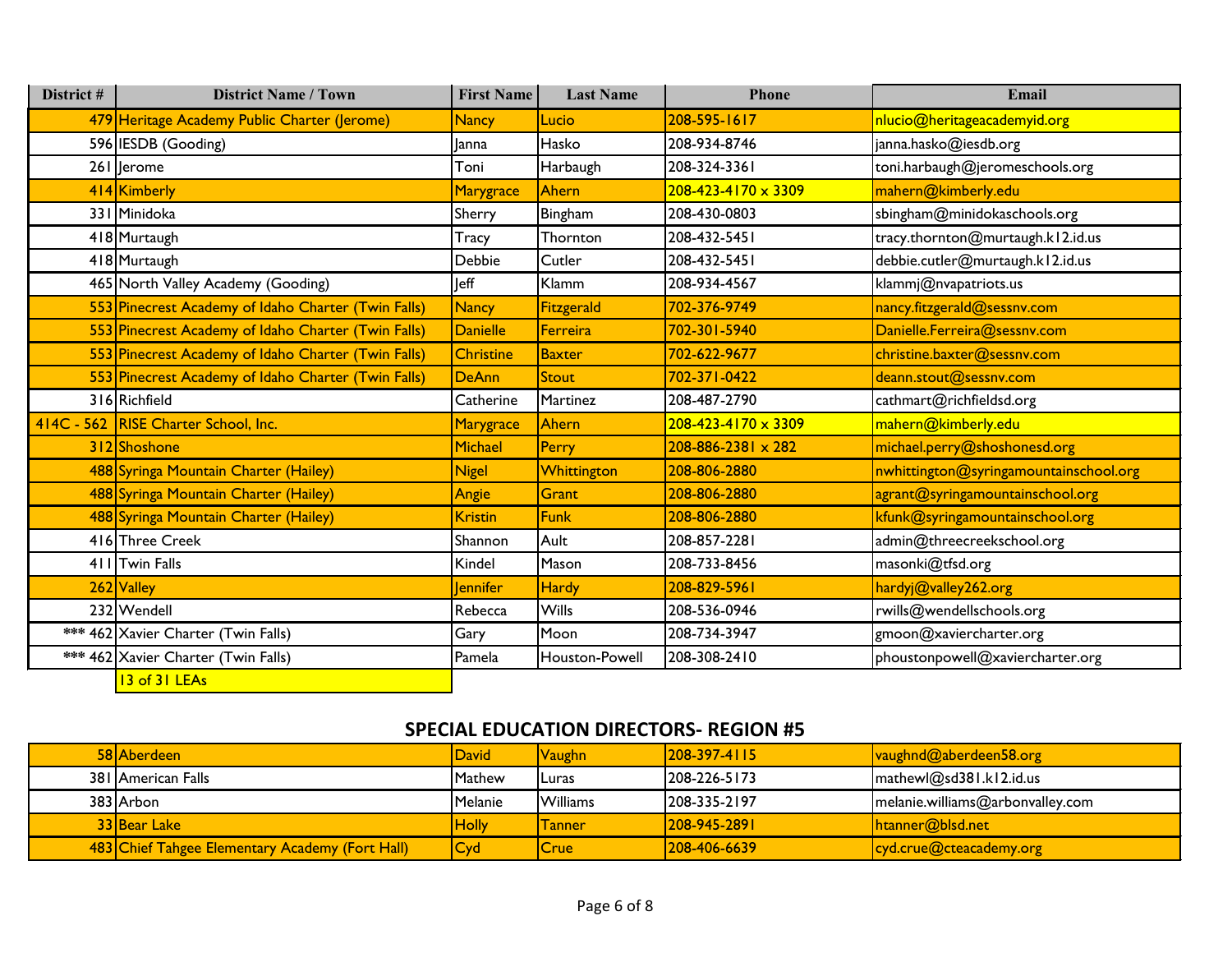| District # | <b>District Name / Town</b>           | <b>First Name</b> | <b>Last Name</b> | <b>Phone</b>                   | Email                               |
|------------|---------------------------------------|-------------------|------------------|--------------------------------|-------------------------------------|
|            | 460 Connor Academy (Pocatello)        | Mindy             | Steinlicht       | 208-232-1447                   | mindy.steinlicht@academycharter.net |
|            | 496 Gem Prep: Pocatello               | lared             | <b>Bissen</b>    | 208-672-1155                   | jaredbissen@geminnovation.org       |
|            | 148 Grace                             | Robin             | Corder           | 208-425-3731 x 1108            | rcorder@sd148.org                   |
|            | 21 Marsh Valley                       | Leonora           | Burton           | 208-251-4604                   | lburton@mvsd21.org                  |
|            | *** 149 North Gem                     | <b>Todd</b>       | Hale             | 208-648-7848                   | thale@sd149.com                     |
|            | 351 Oneida                            | Jill              | Daniels          | 208-534-6080 x 406             | jill.daniels@malad.us               |
|            | 351 Oneida                            | Jamy              | Corbett          | 208-534-6080                   | jamy.corbett@malad.us               |
|            | 25 Pocatello                          | <b>Jeff</b>       | Proctor          | 208-235-3242                   | proctoje@sd25.us                    |
|            | *** 494 Pocatello Community Charter   | Michael           | Mendive          | 208-478-2522                   | michael.mendive@pccs.kl2.id.us      |
|            | 201 Preston                           | <b>Brady</b>      | Garner           | 208-339-3891                   | brady.garner@psd201.org             |
|            | 382 Rockland                          | Greg              | Larson           | $208 - 548 - 2221 \times 2231$ | larsgreg@rbulldogs.org              |
|            | 201 C - 751 SE Idaho Prof Tech School | Brady             | Garner           | 208-339-3891                   | brady.garner@psd201.org             |
|            | 537 Sho-Ban Jr./Sr. High School       | Jonathan          | <b>Braack</b>    | 208-238-4200 x 1030            | jbraack@sbd537.org                  |
|            | 52 Snake River                        | Rose              | Larson           | 208-680-7701                   | rlarson@snakeriver.org              |
|            | 150 Soda Springs                      | Rod               | Worthington      | 208-547-4426                   | rodworth@sodaschools.org            |
|            | 202 West Side                         | MeLinda           | Royer            | 208-747-3764                   | mroyer@westside202.com              |
|            | 5 of 20 LEAs                          |                   |                  |                                |                                     |

| 495 Alturas International Academy (Idaho Falls)  | <b>Sarah</b>    | <b>Browning</b> | 208-522-5145                  | sarah.browning@alturasacademy.org |
|--------------------------------------------------|-----------------|-----------------|-------------------------------|-----------------------------------|
| 560 Alturas Preparatory Academy (Idaho Falls)    | <b>Estelle</b>  | <b>Cross</b>    | 208-932-9440                  | estelle.cross@alturasacademy.org  |
| 482 American Heritage Charter (Idaho Falls)      | <b>Tiffnee</b>  | <b>Hurst</b>    | 208-529-6570                  | hurstt@ahcspatriots.us            |
| *** 485 Bingham Academy (Idaho STEM) (Blackfoot) | Mark            | Fisk            | 208-557-4003                  | mfisk@bingham.academy             |
| 55 Blackfoot                                     | Lynette         | <b>Carter</b>   | 208-785-8835                  | Iynettec@d55.kl2.id.us            |
| 477 Blackfoot Charter Community                  | <b>Craig</b>    | Gerard          | 208-785-0381                  | cgerard@bcclc.com                 |
| 477 Blackfoot Charter Community                  | Pamela          | <b>Shawver</b>  | 208-782-0744                  | pshawver@bcclc.com                |
| 93 Bonneville                                    | Yvonne          | Thurber         | 208-525-4400                  | thurbery@d93mail.com              |
| IIIButte                                         | Kim             | Cammack         | 208-690-3410                  | cammkim@butteschools.org          |
| 181 Challis                                      | Lani            | Rembelski       | 208-879-2439                  | lan@d181.k12.id.us                |
| 181 Challis                                      | leanice         | <b>Peterson</b> | $208 - 879 - 4231 \times 206$ | petejean@d181.k12.id.us           |
| *** 161 Clark (Mud Lake)                         | Eileen          | Holden          | 208-374-5215                  | holdene@ccsd161.org               |
| 59 Firth                                         | Scott           | Jolley          | 208-346-6812                  | sjolley@d59.kl2.id.us             |
| 215 Fremont                                      | <b>Benjamin</b> | Garcia          | 208-624-2531                  | beng@sd215.net                    |